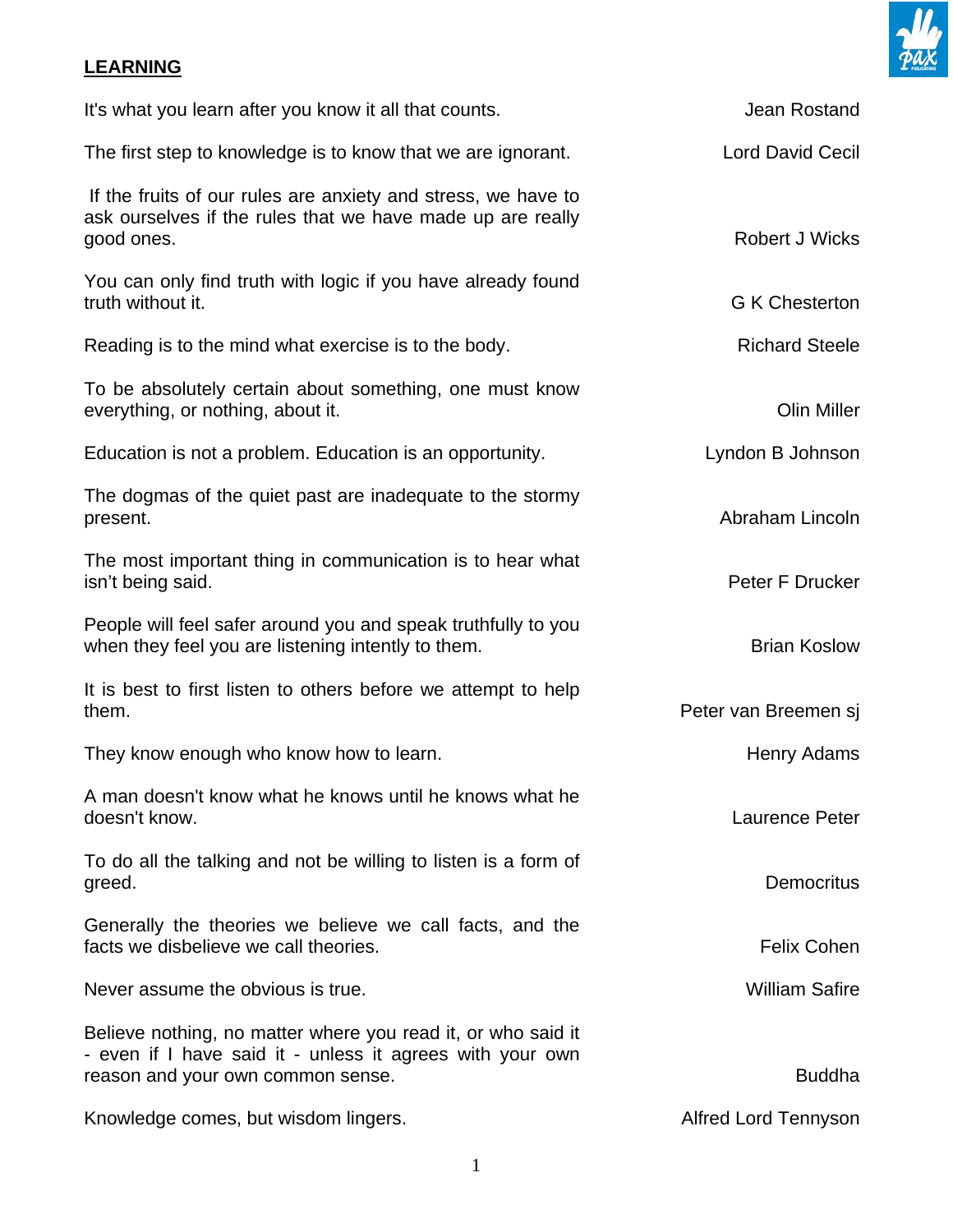

| I began my education at a very early age - in fact, right after<br>I left college                | <b>Winston Churchill</b>              |
|--------------------------------------------------------------------------------------------------|---------------------------------------|
| Curiosity is the wick in the candle of learning.                                                 | <b>William Arthur Ward</b>            |
| The man who doesn't read good books has no advantage<br>over the man who can't read them.        | Mark Twain                            |
| Education is not filling a bucket, but lighting a fire.                                          | <b>William Butler Yeats</b>           |
| Television: chewing gum for the eyes.                                                            | <b>Frank Lloyd Wright</b>             |
| Two monologues do not make a dialogue.                                                           | Jeff Daly                             |
| I am learning all the time. The tombstone will be my<br>diploma.                                 | <b>Eartha Kitt</b>                    |
| Education is learning what you didn't know you didn't know.                                      | George Boas                           |
| Memory is a complicated thing, a relative to truth, but not its<br>twin.                         | Barbara Kingsolver                    |
| If you have knowledge, let others light their candles in it.                                     | <b>Margaret Fuller</b>                |
| A proverb is a short sentence based on long experience.                                          | Miguel de Cervantes                   |
| Experiences are the spectacles of intellect.                                                     | Arab Proverb                          |
| A single conversation with a wise man is better than ten<br>years of study.                      | <b>Chinese Proverb</b>                |
| He who asks is a fool for five minutes, but he who does not<br>ask remains a fool forever.       | <b>Chinese Proverb</b>                |
| Nothing reaches the intellect before making its appearance<br>in the senses.                     | Latin proverb (Scholastic Philosophy) |
| If you believe everything you read, you better not read.                                         | Japanese Proverb                      |
| Reason and the ability to use it are two separate skills.                                        | <b>Franz Grillparzer</b>              |
| No brain is stronger than its weakest think.                                                     | Thomas L Masson                       |
| Furious activity is no substitute for understanding.                                             | H H Williams                          |
| When solving problems, dig at the roots instead of just<br>hacking at the leaves.                | Anthony J D'Angelo                    |
| The object of education is to prepare the young to educate<br>themselves throughout their lives. | <b>Robert Maynard Hutchins</b>        |